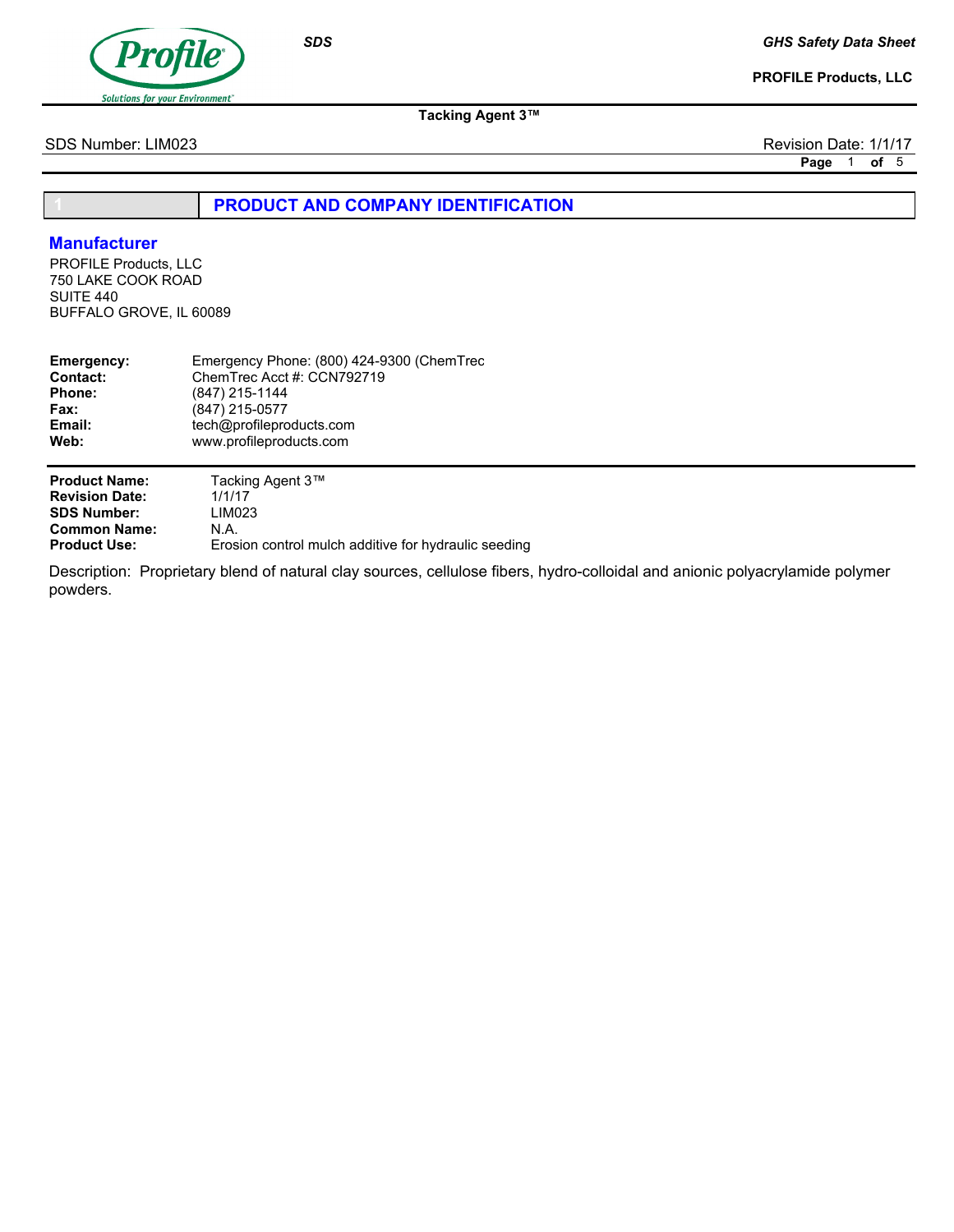GHS Safety Data Sheet

PROFILE Products, LLC



Tacking Agent 3™

SDS Number: LIM023 Revision Date: 1/1/17

Page 2 of 5

# **HAZARDS IDENTIFICATION**

### Classification of the Substance or Mixture

GHS Classification in Accordance with 29 CFR 1910 (OSHA HCS):

No GHS Classifications Indicated

### GHS Label Elements, Including Precautionary Statements

#### GHS Signal Word: NONE

no GHS pictograms indicated for this product

#### GHS Hazard Statements:

no GHS hazards statements indicated

#### GHS Precautionary Statements:

no GHS precautionary statements indicated

## Hazards not Otherwise Classified (HNOC) or not Covered by GHS

| Inhalation:   | Lungs |  |
|---------------|-------|--|
| Skin Contact: | N٥    |  |
| Ingestion:    | N٥    |  |

Crystalline Silica (Quartz) [EPA Hazard Category: Health]

## Carcinogen: OSHA - No NTP - Yes (respirable) IARC - Yes

This product contains up to 5% crystalline silica. The International Agency for Research on Cancer (IARC) has stated that there is sufficient evidence of carcinogenicity of crystalline silica to human beings. It was noted that carcinogenicity was not detected in all industrial circumstances studied. The NTP's Sixth Annual Report on Carcinogens include respirable crystalline silica. The Hazard Communication Standard (29CFR 1910.1200) requires that any material containing over 0.1% of a substance reported as a carcinogen in an IARC monograph or the most recent NTP Annual Report on Carcinogens must be identified as a carcinogen. These identifications are for hazard communications only and do not serve as assessments of carcinogenic risk. Crystalline silica is known to cause silicosis. At dust levels below the recommended PEL exposure to the crystalline silica contained in this product should not present a health hazard.

## 3 COMPOSITION/INFORMATION OF INGREDIENTS

#### Ingredients:

Cas# % Chemical Name

------------------------------------------------------------- 14808607 1.5-2.5% Silica, crystalline quartz

#### **FIRST AID MEASURES**

| Inhalation:                       | Usually not a problem. Remove to fresh air if respiratory irritation develops, and get medical aid promptly if irritation<br>persists.                                               |
|-----------------------------------|--------------------------------------------------------------------------------------------------------------------------------------------------------------------------------------|
| <b>Skin Contact:</b>              | Wash throughly with soap and water.                                                                                                                                                  |
| <b>Eve Contact:</b><br>Ingestion: | Flush thoroughly with water. Do not wear contact lenses. See a physician if discomfort persists.<br>If swallowed, do not induce vomiting. Get immediate qualified medical attention. |

## 5 FIRE FIGHTING MEASURES

**SDS**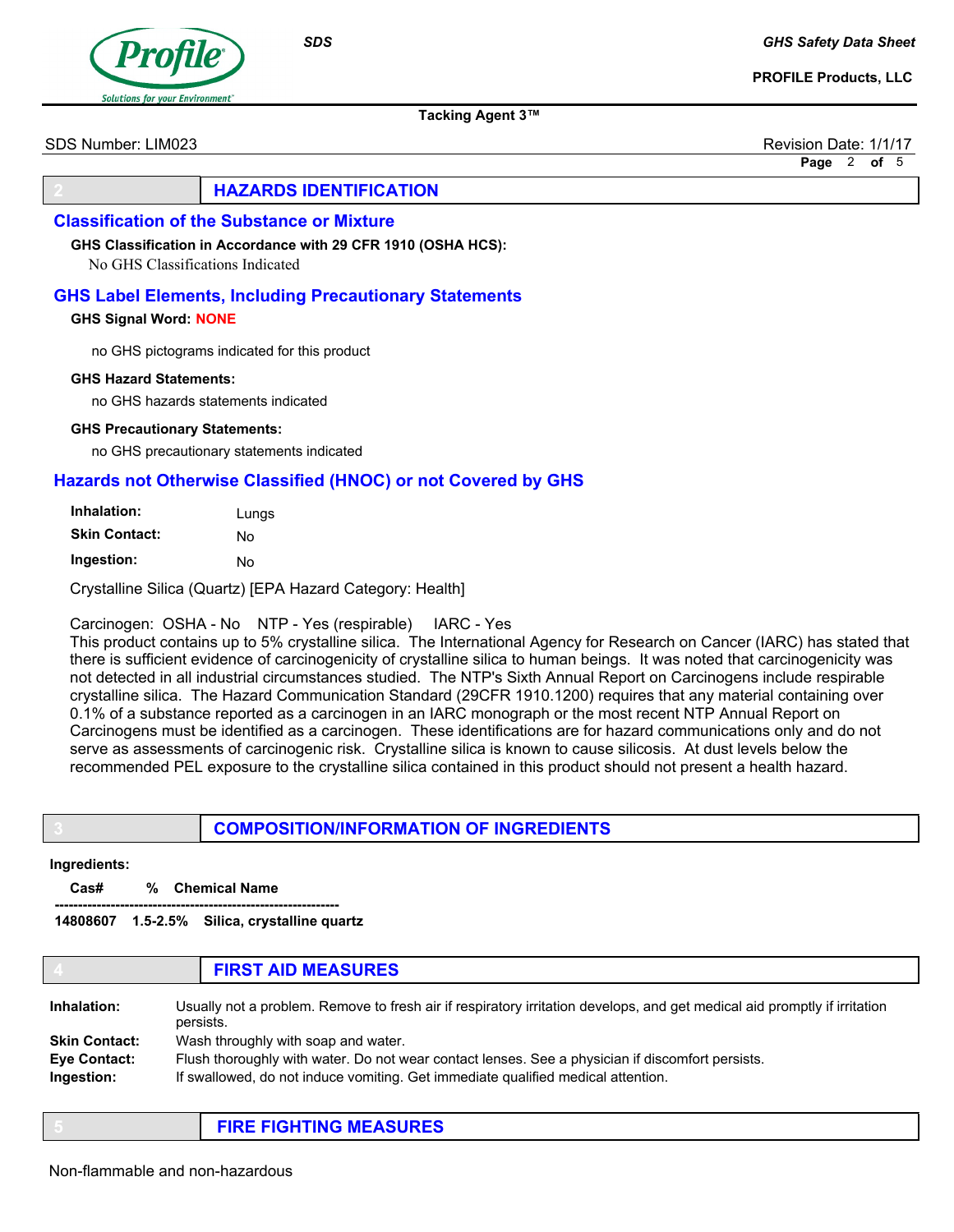

SDS

#### GHS Safety Data Sheet

PROFILE Products, LLC

Tacking Agent 3™

SDS Number: LIM023 Revision Date: 1/1/17

Page 3 of 5

### 6 ACCIDENTAL RELEASE MEASURES

Steps to be taken in case material is released or spilled: If uncontaminated, sweep up or collect, and reuse as product. If contaminated with other materials, collect in suitable containers.

## **HANDLING AND STORAGE**

| <b>Handling Precautions:</b> | Steps to be taken in case material is released or spilled: If uncontaminated, sweep up or collect, and |
|------------------------------|--------------------------------------------------------------------------------------------------------|
|                              | reuse as product. If contaminated with other materials, collect in suitable containers. Minimize       |
|                              | blowdown or other practices that generate high airborne dust concentrations.                           |
| <b>Storage Requirements:</b> | Do not store near vegetable oil or turpentine. Store in a cool, dry place.                             |

### **EXPOSURE CONTROLS/PERSONAL PROTECTION**

| <b>Engineering Controls:</b> | None required for outdoor mixing and application. Use dust collection system for indoor handling<br>operations.                                  |
|------------------------------|--------------------------------------------------------------------------------------------------------------------------------------------------|
| <b>Personal Protective</b>   | Respiratory Protection: If dust concentrations exceed recommended Permissible Exposure Limits, use                                               |
| Equipment:                   | NIOSH- approved dust respirators, with approval TC-21C-xxx, until feasible engineering controls are<br>completed.                                |
|                              | Ventilation: Local exhaust or other ventilation that will reduce dust concentrations to less than<br>Permissible Exposure Limits is recommended. |
|                              | Eye Protection: If high dust concentrations exist, tight-fitting goggles are recommended to reduce dust<br>exposure to the eyes.                 |
|                              | Other Protective Equipment: Optional.                                                                                                            |

#### 9 PHYSICAL AND CHEMICAL PROPERTIES

| Appearance:            | Grayish white powdery mixture |                              |                |
|------------------------|-------------------------------|------------------------------|----------------|
| <b>Physical State:</b> | Powder                        | Odor:                        | earthy         |
| <b>Vapor Pressure:</b> | N.A.                          | Solubility:                  | highly soluble |
|                        |                               | <b>Freezing/Melting Pt.:</b> | N.A.           |

- **STABILITY AND REACTIVITY**
- Product is stable under all normal conditions. Contact with strong acids and oxidizers may generate heat. Strong acids and oxidizers Will not occur. Chemical Stability: Conditions to Avoid: Materials to Avoid: Hazardous Polymerization:
	- **TOXICOLOGICAL INFORMATION**

Inhalation- N.E. Intravenous- Rat - LD50:15mg/kg Oral - Rat - LD50:3160 mg/kg

**ECOLOGICAL INFORMATION**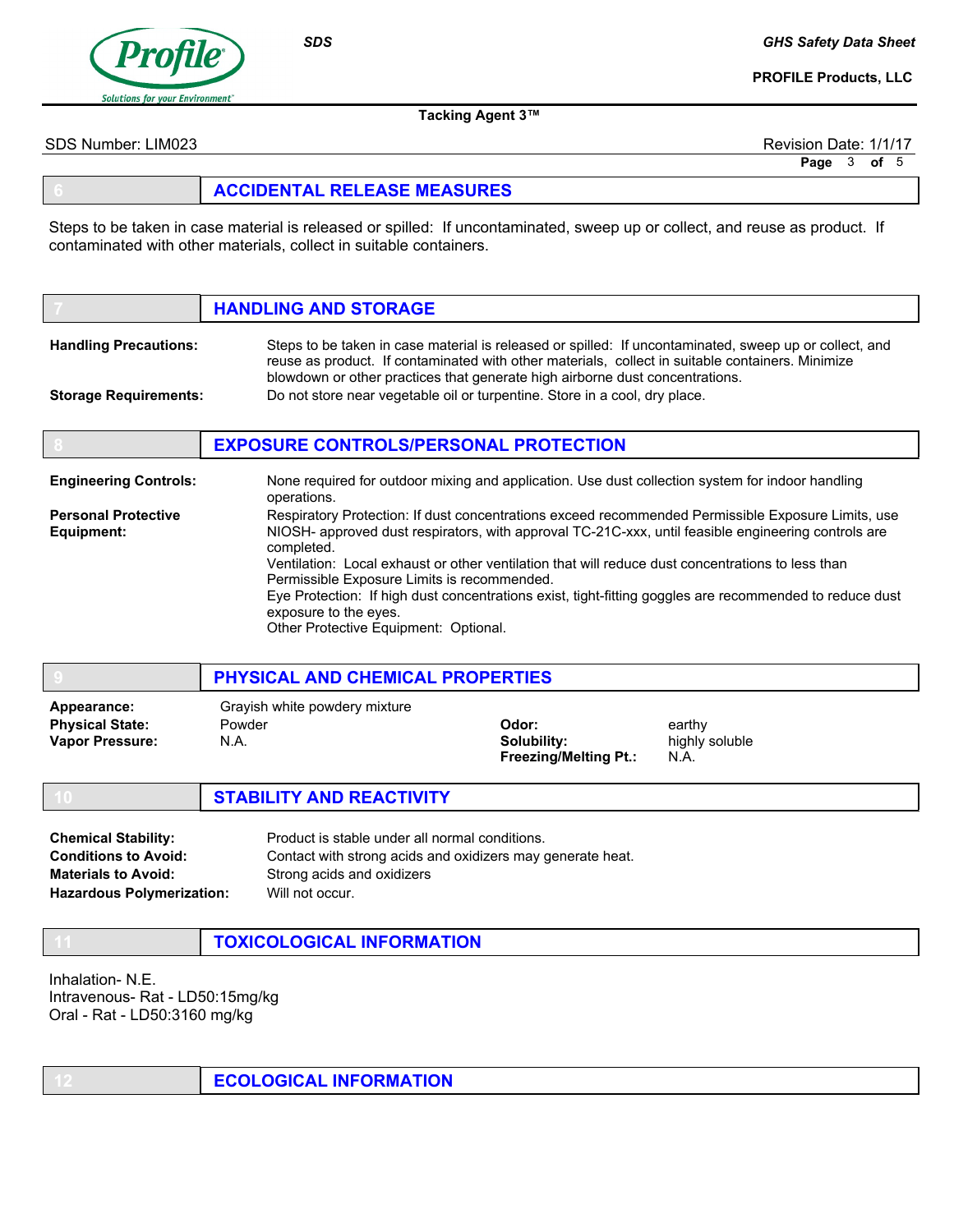

**SDS** 

GHS Safety Data Sheet

PROFILE Products, LLC

Tacking Agent 3™

SDS Number: LIM023 Revision Date: 1/1/17

Page 4 of 5

DISPOSAL CONSIDERATIONS

Can be disposed of in an approved disposal facility, in accordance with applicable federal, state, and local regulations. The nature and extent of contamination, if any, may require use of specialized disposal methods.

**TRANSPORT INFORMATION** 

**REGULATORY INFORMATION** 

Component (CAS#) [%] - CODES

---------------------------------------------------------------- Silica, crystalline quartz (14808607) [1.5-2.5%] MASS, NRC, OSHAWAC, PA, TSCA, TXAIR

Regulatory CODE Descriptions

---------------------------------------------------------------- MASS = MA Massachusetts Hazardous Substances List NRC = Nationally Recognized Carcinogens OSHAWAC = OSHA Workplace Air Contaminants PA = PA Right-To-Know List of Hazardous Substances TSCA = Toxic Substances Control Act TXAIR = TX Air Contaminants with Health Effects Screening Level COMPONENT / (CAS/PERC) / CODES ------------------------------------------------------------------- \*Silica, crystalline quartz (14808607 1.5-2.5%) MASS, NRC, OSHAWAC, PA, TXAIR REGULATORY KEY DESCRIPTIONS ---------------------------------------------------------------- MASS = MA Massachusetts Hazardous Substances List NRC = Nationally Recognized Carcinogens OSHAWAC = OSHA Workplace Air Contaminants PA = PA Right-To-Know List of Hazardous Substances TXAIR = TX Air Contaminants with Health Effects Screening Level

CERCLA = Superfund clean up substance CSWHS = Clean Water Act Hazardous substances EHS302 = Extremely Hazardous Substance EPCRAWPC = EPCRA Water Priority Chemicals HAP = Hazardous Air Pollutants NJEHS = NJ Extraordinarily Hazardous Substances NJHS = NJ Right-to-Know Hazardous Substances OSHAHTS = OSHA Hazardous and Toxic Substances OSHAPSM = OSHA Chemicals Requiring process safety management  $PROP65 = CA$  Prop 65 SARA313 = SARA 313 Title III Toxic Chemicals TOXICRCRA = RCRA Toxic Hazardous Wastes (U-List) TXHWL = TX Hazardous Waste List

TSCA = Toxic Substances Control Act